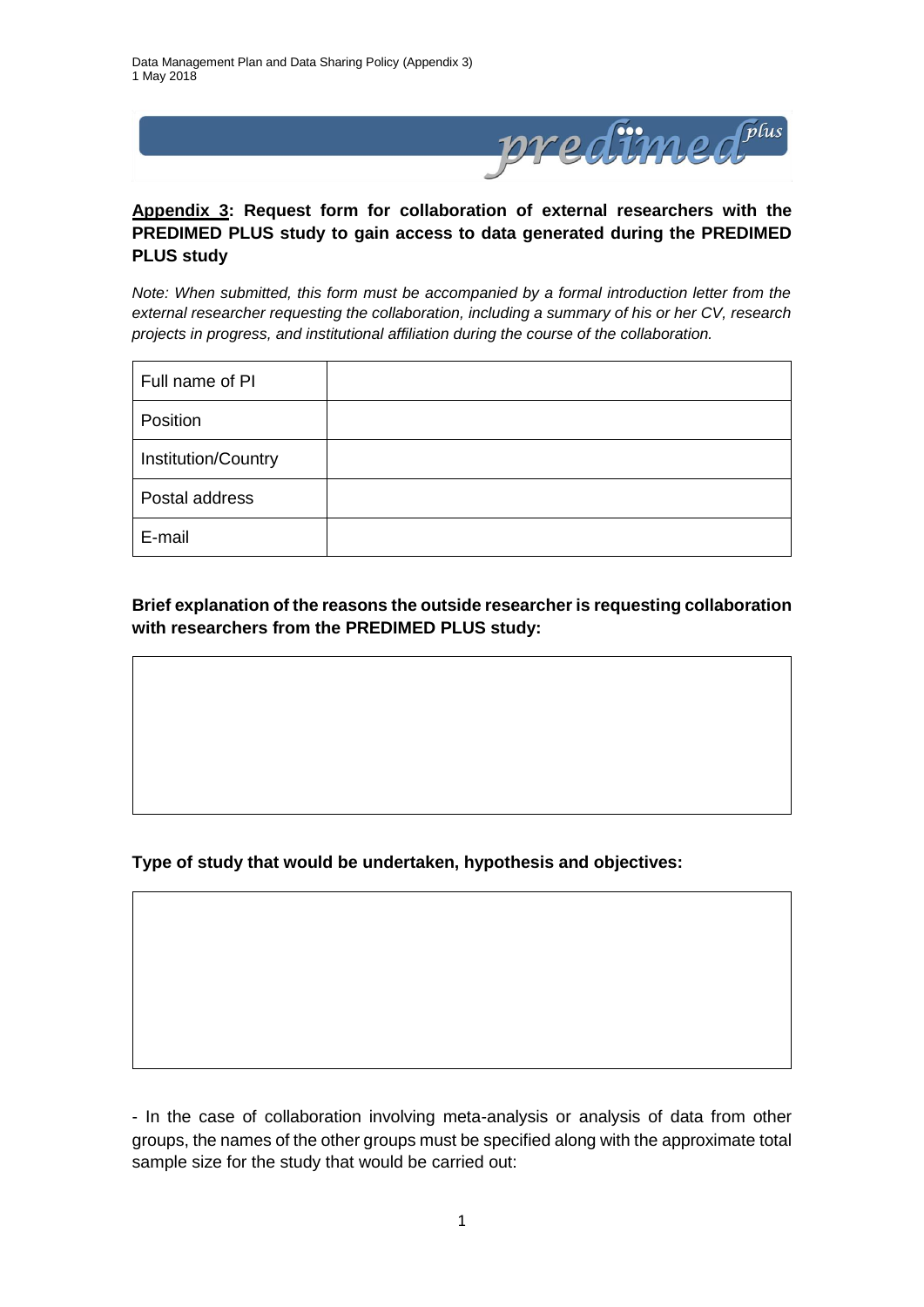- List the variables being requested, and the number of participants for which data are required. For a meta-analysis of aggregate data in which the raw data for the variables are not required, the variables being requested must also be listed. In this case, please indicate that the request involves aggregate data, and specify the detailed statistical models as well as the control variables to be used:

- Specify how this external collaboration will contribute to the PREDIMED PLUS study (funding, articles, projects, etc.):

The requesting researcher commits to adhering to the *Guide for External Researchers Requesting Data Sharing Collaboration with the PREDIMED PLUS Study* (Appendix 4).

## *The undersigned PI hereby commits to respecting the following principles*:

- To maintain the confidentiality and privacy of the data and refrain from making any attempt to identify the records of individual patients.
- To ensure the security and integrity of the data received, keeping the file in a location that is secure and protecting it against alteration or copying of the data or distribution of the data to other persons.
- To submit the syntaxes used for the data analysis.
- To follow the publication policy and data management and sharing plan for the PREDIMED PLUS study.